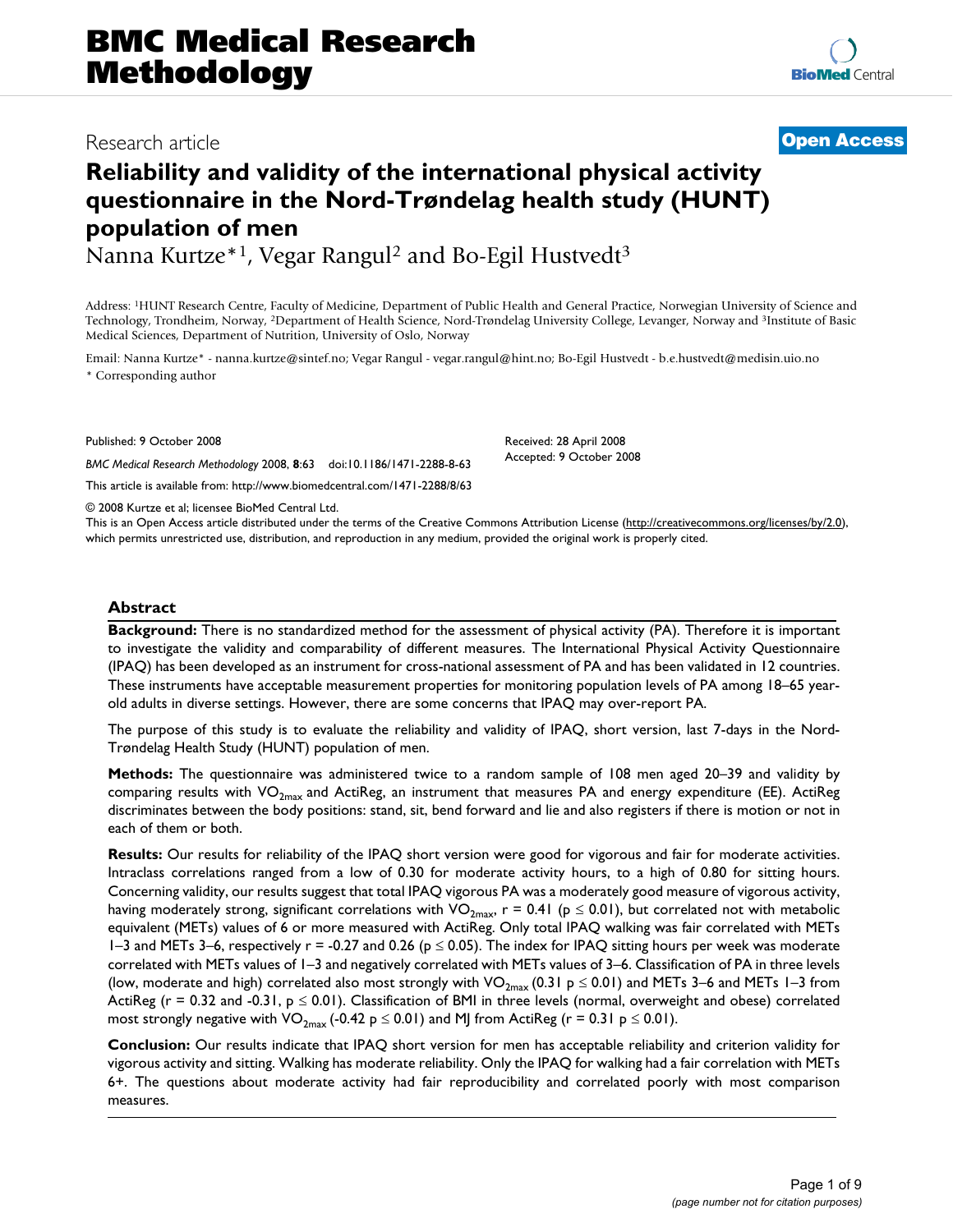# **Background**

Questionnaires are typically used in epidemiologic studies to assess physical activity (PA) levels, but the absence of widely accepted standardized methods and the use of different PA measures hinders national and international comparisons. However, the International Physical Activity Questionnaire (IPAQ) has been developed as an instrument for cross-national assessment of PA and has now been validated in 12 countries [1]. These instruments have acceptable measurement properties for monitoring population levels of PA among 18–65 years old adults in diverse settings. Long and short versions of the IPAQ are available which can be administered by telephone interview or self-administration. Two reference periods can be investigated, either the "last 7 days or "usual week". Overreporting of PA, especially of time and intensity [2], may be a problem in self-reported assessments, and there are some concerns that IPAQ may share this tendency.

Validity and reliability of the IPAQ has been addressed in several studies. One study has addressed possible overreporting in IPAQ, using the short last 7 day, telephone interview (IPAQ-S7T) [3]. In the European Physical Activity Surveillance System (EUPASS) researchers have compared several PA measures, including IPAQ, in a time series in eight countries of the European Union, highlighting methodological implications of the IPAQ (computeraided telephone interviewing) [4]. In another study, Rütten et al. [5] concluded that more research is needed to further investigate and improve the quality of the IPAQ (telephone interviewing). A Chinese version of IPAQ (long and short version) appeared to have acceptable reliability and validity, compared to other PA instruments used in various large epidemiological studies, although the short version underestimated the energy expenditure (EE) of total and moderate PA [6]. Hallal & Victora [7] reported that the short version may systematically underestimate PA levels in Brazilian adults. A recent study suggested IPAQ is a reliable and valid measurement of total PA in a Chinese population, however the sub-components of total activity were less valid and reliable, (short, last 7 days) [8].

To our knowledge, when this study started, no one had yet criterion-validated IPAQ against physical fitness measures even though IPAQ was designed to measure particularly activities related to cardiorespiratory fitness [1]. However, Fogelholm [9] has later published a study comparing the IPAQ against  $VO_{2max}$ , measured by submaximal ergometer cycle testing (self-administered IPAQ short format, last 7 days, S7S). A recent study by Ekelund et al. [10] also examined the short IPAQ, last 7 days version in Swedish adults, claiming their study to be the first to evaluate the absolute time spent in moderate and vigorous PA from the IPAQ questionnaire.

The purpose of this study is to evaluate the reliability and validity of the IPAQ short version questionnaire in a Norwegian sample of the Nord-Trøndelag Health Study (HUNT) population of men. It is unique in that we assess validity by directly comparing questionnaire results with direct measurements of PA and energy expenditure (EE) assessed with a position and motion sensor, ActiReg, as well as indirectly by comparing with  $VO_{2max}$ .

# **Methods**

### *Subjects*

For this study 108 men, aged 20–39 were randomly selected from the population of Levanger and Verdal, two of the communities included in the Nord-Trøndelag Health Study (HUNT). They were selected with the goal to be representative of the current population of young adult men in the area. 250 were randomly selected by a statistical service and invited; 108 accepted. With the sample size of 100, the study had an estimated 88% power to detect a correlation of 0.3 between the score from the IPAQ questionnaire and  $VO<sub>2max</sub>$ . The population of Nord-Trøndelag is stable with sex- and age distributions similar to those of Norway as a whole, but with somewhat lower levels of education and income compared to national averages.

An invitation letter was mailed with a pre-addressed, postage paid envelope, which was to be completed and returned; participation was voluntary. Height was measured without shoes with a wall-mounted tape measure, and weight with a laboratory scale (Heine Professional, 7800) at the test laboratory of Nord-Trøndelag University College. Body mass index (BMI) was computed as weight in kilograms divided by height in meters squared. We also recoded BMI in a categorical score, classified into three levels ("normal" (< 25 kg/m2), "overweight" (25–29.99) and "obese" ( $\geq$ 30 kg/m<sup>2</sup>).

The study was approved by The Norwegian Data Inspectorate Board (IRB) and each subject gave his written informed consent prior to participation in the study. Further, the Regional Committee for Ethics in Medical Research recommended the protocol.

### *Survey measures of IPAQ short version, self-administered last 7 days (IPAQ-S7S)*

PA was assessed using the IPAQ-S7S translated into Norwegian by The Norwegian Directorate of Health and Services. We used the instructions given in the IPAQ manual for reliability and validity, which is detailed elsewhere [1[\]http://www.ipaq.ki.se.](http://www.ipaq.ki.se)

To sum up the single indicators to an overall indicator of PA-related EE (Metabolic equivalent, MET min -1) is a major goal of the IPAQ instruments. We used the recommended, following MET estimates of IPAQ: Vigorous PA =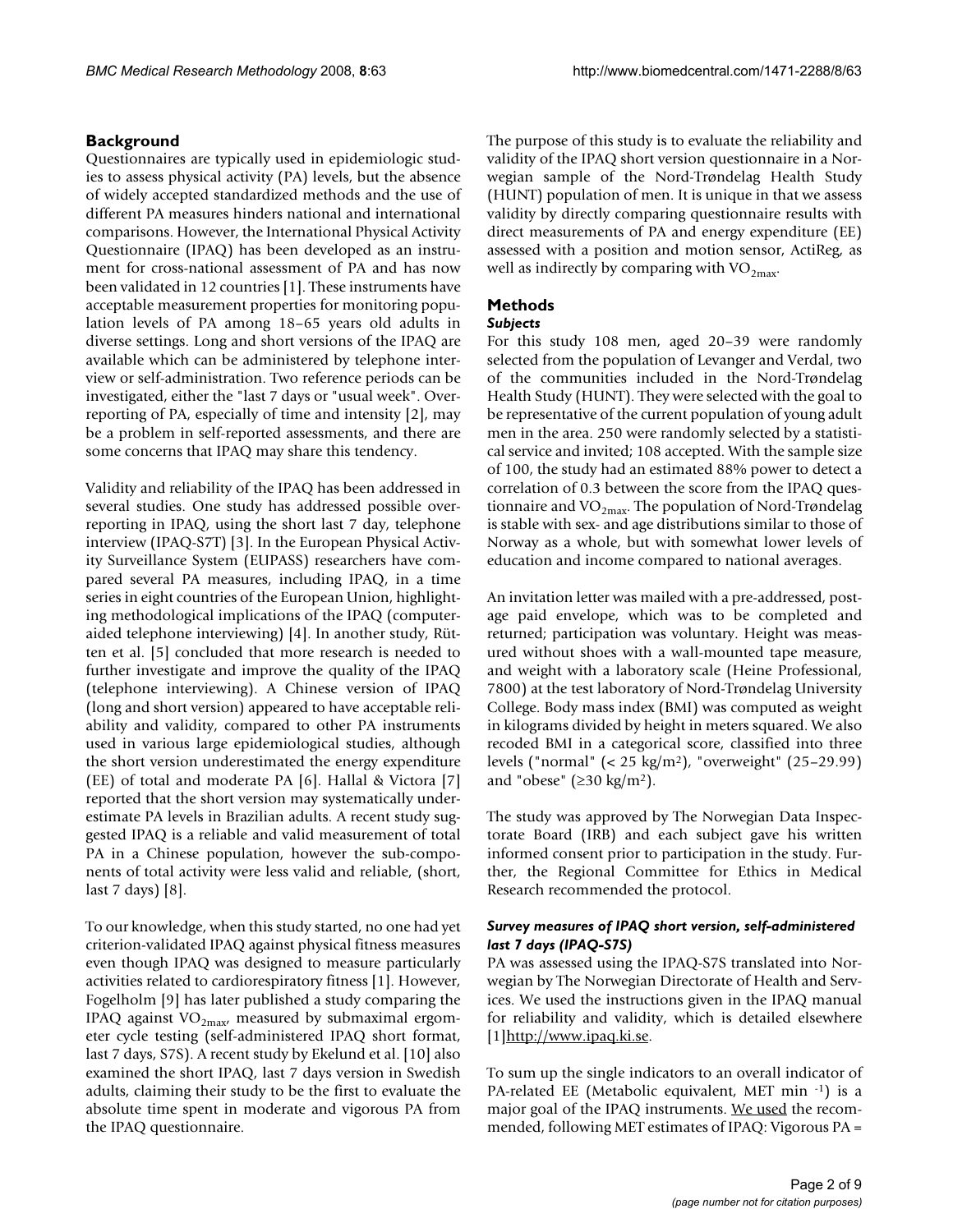8 METs, moderate PA = 4 METs, walking on average = 3.3 METs. For calculating the overall METs PA, each category was multiplied with its special MET estimate value (we call it IPAQ METs). We also did some recoding: if someone said they "never" walked or walked "0" days per week, then hours per day and minutes per day were coded as "0".

We also used the recommended categorical score, three levels of PA (low, moderate and high) as proposed in IPAQ Scoring Protocol (short form). Low activity represented individuals who do not meet the criteria for moderate and vigorous intensity categories (< 599 MET-min/ week). Moderate activity represented moderate – or vigorous -intensity activities achieving a minimum of at least 600 Met-min/week. High activity represented achieving a minimum of a least 3000 Met-min/week.

Before the  $VO<sub>2max</sub>$  test, participants completed the selfadministered IPAQ short version. This version consists of 7 questions addressing PA, over the last 7 days in all context of everyday life. Addressing days, hours and minutes per week in vigorous PA, moderate activity, walking and sitting during a weekday. For each intensity group we recoded a total IPAQ by computing an index of days, hours and minutes. These questions from IPAQ we also calculated METs and hours per week in vigorous and moderate activities, walking and sitting, as described by Craig et al. [1] and already mentioned.

# *Reproducibility*

Reliability was evaluated by the asking each subject to complete the questionnaire one week after first taking it, using a test-retest design.

#### *Validity*

In the absence of a true "gold standard" and as PA is a multidimensional exposure, we evaluated validity by comparing the PA data from the self-reported IPAQ with several measures related to PA:  $VO_{2max}$  and five measures of PA assessed with ActiReg – Megajoule (MJ) per day, hours at metabolic equivalent (METs) > 6, hours at METs 3–6, hours at METs 1–3 average per day and physical activity level (PAL), defined as total EE divided by basal metabolic rate (BMR) [11]. As many others studies, we used VO<sub>2max</sub> [12,13] which reflects fitness, as an indicator of PA-related fitness or aerobic training. A correlation between  $VO_{2max}$  and PA assessed using the questionnaire would suggest that the questionnaire was measuring aspects of PA, such as aerobic training-related fitness level. The measures obtained from ActiReg reflect different aspects of PA, measured more directly.

We have used the first test of IPAQ in comparison against  $VO_{2max}$  and ActiReg, which means that the participants

were not familiar with the questionnaire and they were not given a "training round".

# *Testing for Maximal oxygen uptake (VO2max)*

For measuring  $VO_{2max}$  (ml·kg<sup>-1</sup>·min<sup>-1</sup>) Metamax II (Cortex Biophysic GmbH, Leipzig, Germany), a metabolic analyzer was used (serial no. MII 63 229 901). The instrument was used stationary at the physiological test laboratory at Nord-Trøndelag University College. It recorded and displayed data at 10 s averages which was transferred to a PC using the programme Cortex Metasoft. The Metamax II oxygen analysers has been examined in a study using the Douglas bag technique as the control method [14]. The instrument has built-in sensors for  $O<sub>2</sub>$ ,  $CO<sub>2</sub>$  a barometer and a thermometer which measure the flow of the breathed air by means of a turbine flow meter attached to the breathing mask or mouthpiece. The instrument was calibrated against ambient air and a commercial gas of known concentrations of  $O<sub>2</sub>$  (16.00%) and  $CO<sub>2</sub>$ (4.00%) in the morning before the start of each experiment. The concentration of  $O_2$  and  $CO_2$  of room air was read and the flow transducer was calibrated using a 3 -L high-precision calibration syringe (Calibration syringe D, SensorMedics, Yorba Linda, CA) before testing a new subject.

The subjects were instructed not to eat or smoke at least 2 hours before the test. Water could be taken as needed at any time. No unusual physical activity efforts should have been performed at least 12 hours before testing, and subjects were to dress appropriately for exercise, especially with regard to footwear.

Before the  $VO_{2max}$  test the participants also signed a statement that they were healthy and fit for the  $VO<sub>2</sub>$  max test on treadmill; all 108 participants declared themselves fit.

A maximal treadmill exercise test was performed to test  $VO<sub>2max</sub>$  in accordance with recommendations [15]. The speed was increased gradually and the incline was steady at 5%. Before the test, subjects had warmed up for 15 min at 5% gradient and individual speed. After the warm up the subjects prepared to start the test after 2–3 minutes break. The test started with 2 minutes of exercise intensity corresponding to approximately 60% of  $VO<sub>2max</sub>$ . This intensity was estimated during the warm up. After 2 minutes the treadmill speed increased gradually during 1 minute to a level that brought the subject close to exhaustion in approximately 3–4 minutes. This workload should have been kept up for 3–5 minutes. We asked subjects to continue for 4 minutes. After 2 minutes the respiratory quotient (RQ) should be at least 1.00. If it was lower, the speed was increased, if the RQ was greater than 1.20 we had to reduce the speed. During the last 2 minutes the workload could not increase, but before that it's possible to increase the workload up to 10%. During the test, RQ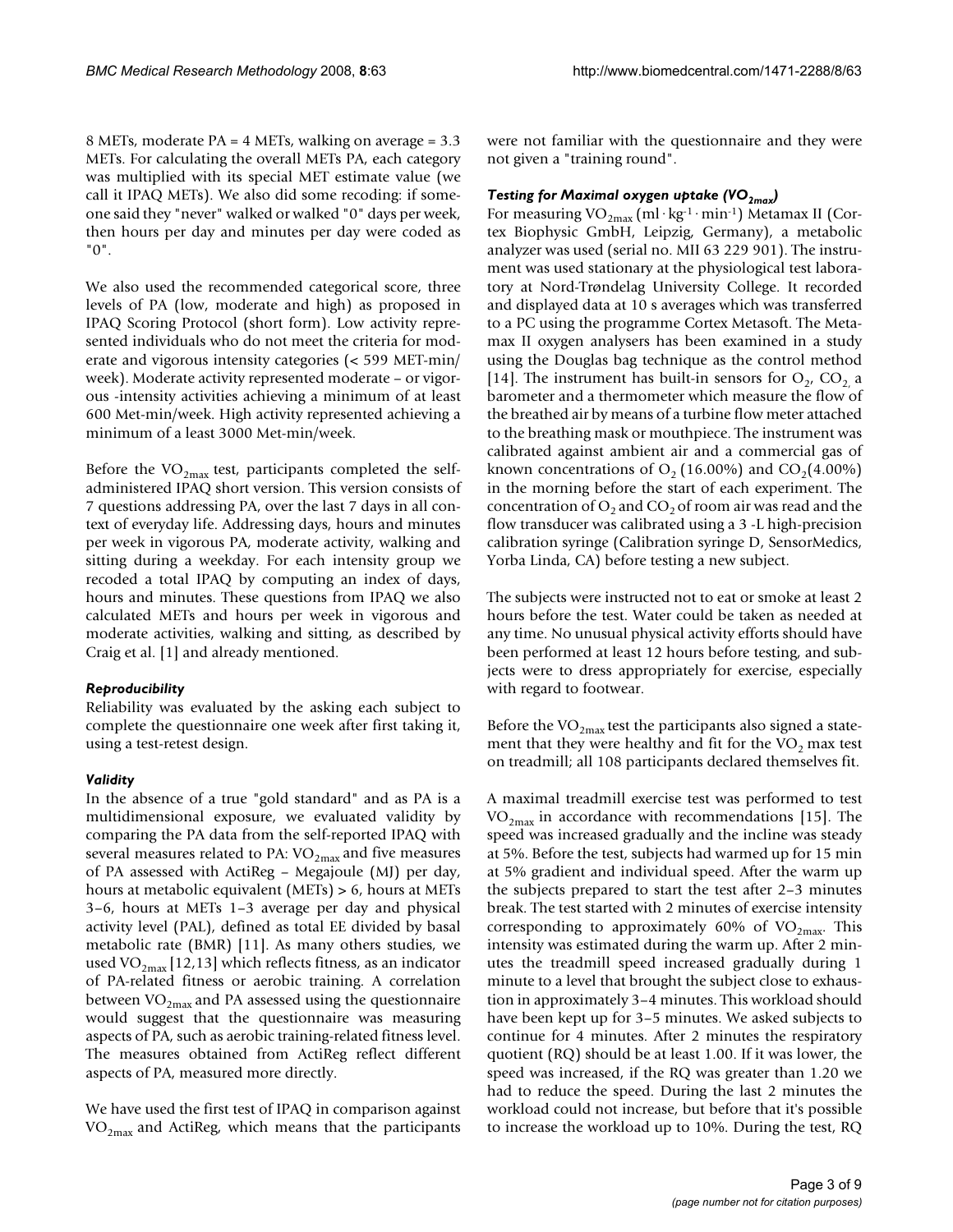was estimated to control for satisfactory workload. When the  $O<sub>2</sub>$  uptake showed no further increase or increased only slightly with a further increase in the treadmill speed and if the  $RO \geq 1.05$  the test was considered successful. Otherwise the run was continued until a levelling-off was seen or until exhaustion. A subject's  $VO<sub>2max</sub>$  was taken as the median of the three successive highest  $O<sub>2</sub>$  registrations.

# *ActiReg for measurement of PA and EE*

In order to measure total EE, intensity of expenditure and time spent at various intensity level a relatively new instrument, ActiReg (PreMed AS, Oslo, Norway) was employed. ActiReg is an electromechanical device, which records the main body positions (stand, sit, bent forward and lie) together with motion of the trunk and/or one leg each second [16]. The position (tilt switches) and motion sensors are fixed to plastic brackets. During registration the subjects wear ActiReg in a belt and the sensors are connected to the box with thin cables. The brackets are attached by medical tape to the subject's chest (on sternum) and on the front of the right thigh approximately midway between the knee and the hip. The tilt switches are oriented so that they will be in the vertical position when the subject is standing.

A dedicated computer program (ActiCalc32) calculates EE and activity pattern from the collected information and calibration data [16]. The calculation model used by ActiCalc32 are based on the estimated cost of the actual body position and activity expressed as physical activity ratios (PAR) values (i.e. EE/RMR) combined with the number of position changes within each minute. PAR values used by the ActiCalc32 program during calculation of EE are published reference values for people with normal body weight [17]. The ActiReg system has been validated both against doubly labeled water and indirect calorimetry [16]. More details about the method are published elsewhere [16]. Thus each minute of the registration period is characterized according to its estimated PARvalue which can then be categorized into light, moderate and vigorous activity, such as METs 1–3, METs 3–6 and METs 6+.

After  $VO_{2max}$  testing participants were instructed how to wear ActiReg. In addition participants received an illustration with written instructions and a memory list about the use of ActiReg. They wore ActiReg for 7 consecutive days, all hours except while sleeping. For 15 people, fewer than 7 days were available, and they were excluded. We base results only on the days with measurements.

#### *Data analysis*

Statistical analyses were performed with SPSS, Inc., Chicago IL, version 15.0. Sample Power 2 was used to estimate the required sample size. To evaluate reliability, we calculated single measure intraclass correlation coefficients (ICC). A 95% confidence interval (CI) was used to describe the variety/difference in the ICCs. To assess validity, we used Spearman correlation coefficients to measure the association of the questionnaire responses with  $VO<sub>2max</sub>$  and ActiReg results. We also used Pearson correlation coefficients for comparison. We used ordinary least squares regression to assess and to adjust for possible covariates, but present results only from the Spearman correlation analyses since our results and conclusions were similar with other methods. Agreement between selfreported time spent in total IPAQ moderate and total IPAQ vigorous PA and measured time spent at the same intensity level by ActiReg was assessed with an Bland-Alman technique [18]. We plotted the difference between the criterion-measured (by ActiReg) time spent in METs 3–6 and METs 6+ and self-reported total IPAQ moderate and total IPAQ vigorous PA against the criterion.

# **Results**

As shown in Table 1, the mean age of study subjects ( $N =$ 108) is 32.4 years and the means for weight, height and BMI are 85.5 kg, 180.2 cm and 26.3, respectively. Sixteen in the group who were 20–29 years of age and 45 in the group who were 30–39 years of age were classified as preobese (BMI 25.0–29.9), based on WHO's classification of BMI; four and nine in each age group, were in Obesity class 1 (BMI 30.0–34.9).

Maximal oxygen uptakes were generally comparable to age-specific "normal" values [19], although the age-specific averages for men in this study were slightly higher. Ten in the group 20–29 years of age, and eight in the group 30–39 years of age had a somewhat low oxygen consumption, whereas four and twelve, respectively, had a high oxygen consumption in relation to classification of  $\rm{VO}_{2\rm{max}}$  [20],

Table 2 presents means and standard deviations of selected measures of physical activity and fitness for subjects in this study. The mean (standard deviation)  $VO<sub>2max</sub>$ </sub> was 45.99 (6.24) and the mean (standard deviation) daily EE was about 12.7 MJ (1.82).

# *Questionnaire Reliability*

Table 3 gives ICC for the IPAQ questionnaires ( $N = 108$ ). Correlations ranged from a low of 0.30 for moderate activity hours, to a high of 0.80 for sitting hours.

# *Validity*

*Associations with ActiReg and VO2max*

As can be seen in Table 4,  $VO_{2max}$  which is sometimes referred to as a criterion measure of fitness, tended to increase as the hours with vigorous activity increased, up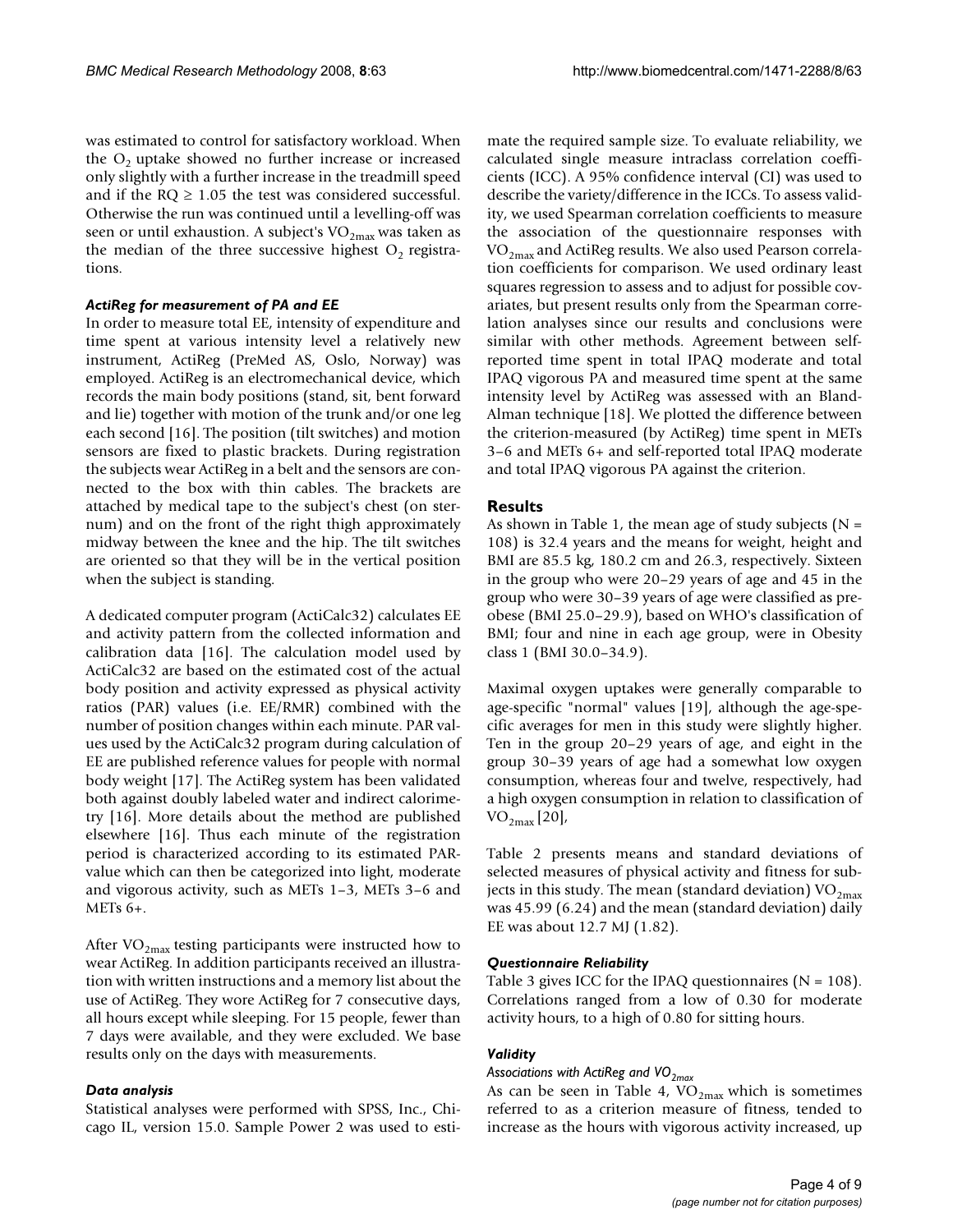| Physical characteristics of subjects 20-39 year ( $N = 108$ ) |               |                  |                                                                                  |               |               |      |            |      |  |  |
|---------------------------------------------------------------|---------------|------------------|----------------------------------------------------------------------------------|---------------|---------------|------|------------|------|--|--|
|                                                               | Age (yr)      |                  | Weight (kg)                                                                      |               | Height (cm)   |      | <b>BMI</b> |      |  |  |
|                                                               | Mean          | SD               | Mean                                                                             | SD.           | Mean          | SD   | Mean       | SD   |  |  |
| Male                                                          | 32.4          | 5.24             | 85.5                                                                             | 12.20         | 180.2         | 7.88 | 26.3       | 3.16 |  |  |
| <b>Classification of BMI among subjects</b>                   |               |                  |                                                                                  |               |               |      |            |      |  |  |
| Age, yr                                                       | < 18.50       | 18.50-24.99      | 25.00-29.99                                                                      | 30.00-34.9    |               |      |            |      |  |  |
| $20 - 29$                                                     |               | $\overline{10}$  | 16                                                                               | 4             |               |      |            |      |  |  |
| $30 - 39$                                                     |               | 23               | 45                                                                               | 9             |               |      |            |      |  |  |
|                                                               |               |                  | Subjects characteristics of $VO_{2max}(ml·kg·l·min·l)$                           |               |               |      |            |      |  |  |
| Age, yr (N)                                                   | Low $(N)$     | Somewhat low (N) | Average (N)                                                                      | High $(N)$    | Very high (N) |      |            |      |  |  |
| $20 - 29$ (31)                                                | 38(3)         | $39 - 43$ (10)   | $44 - 51(13)$                                                                    | $52 - 56(4)$  | 57 $(1)$      |      |            |      |  |  |
| $30 - 39(77)$                                                 | 34(2)         | $35 - 39(8)$     | $40 - 47(40)$                                                                    | $48 - 51(12)$ | 52 (15)       |      |            |      |  |  |
|                                                               |               |                  | Normal values of maximal oxygen uptake, age of 20–39 and in the validation study |               |               |      |            |      |  |  |
|                                                               | Normal values |                  | Validation study                                                                 |               |               |      |            |      |  |  |
| Age, yr, men                                                  | Mean          | SD               | Mean<br>Age, yr, men                                                             |               | SD            |      |            |      |  |  |
| $20-29$ (ml·kg- $1$ ·min- $1$ )                               | 43            | 7.2              | $20-29$ (ml·kg-1·min-1)                                                          | 45.8          | 6.39          |      |            |      |  |  |
| <b>MET<sub>s</sub></b>                                        | 12            |                  | <b>MET<sub>s</sub></b>                                                           | 12.7          |               |      |            |      |  |  |
| 30-39 (ml·kg-1-min-1)                                         | 42            | 7.0              | $30-39$ (ml·kg <sup>-1</sup> ·min <sup>-1</sup> )                                | 46.1          | 6.22          |      |            |      |  |  |
| <b>METs</b>                                                   | 12            |                  | <b>METs</b>                                                                      | 12.7          |               |      |            |      |  |  |

Table 1: Physical characteristics, classification of BMI, VO<sub>2max</sub> (ml·kg<sup>-1</sup>·min<sup>-1</sup>) and normal values of maximal oxygen uptake at the age **of 20–39 and in the validation study**

Values are expressed as mean and standard deviation (SD). MET indicate metabolic equivalent 3.5 ml·kg-1·min-1.

to 4–6 hours per week. However, the trends were not monotonic, possibly reflecting the small number of subjects in some categories. However, those with 4–6 hours of vigorous PA had the highest mean of  $VO<sub>2max</sub>$  (49.2). When  $VO_{2max}$  data were categorized into 2 or 3 groups, there was a clear trend showing a higher activity levels with increased fitness level. However, the differences were not significant, due to the nature of the activity scores which have zero values. This leads to high SD scores. The trends for other measures are less consistent.

To further assess validity, we examined the correlation of the self-reported IPAQ responses with  $VO_{2max}$  and with selected measures from ActiReg. Spearman correlation coefficients are presented in Table 5. For  $VO_{2max}$ , the correlation was highest with the total vigorous PA  $(r = 0.41 p)$  $\leq$  0.01), vigorous hour PA per week (0.40 p  $\leq$  0.01) and vigorous days (0.36 p  $\leq$  0.01) and IPAQ Mets (0.30 p  $\leq$ 0.01). For EE (MJ), the correlations with the questionnaire responses were positive for IPAQ METs ( $r = 0.26$ ,  $p \le 0.05$ ) and negative for sitting hours per week ( $r = -0.25$ ,  $p \le$ 0.05). Sitting hours per week was also significantly negative with PAL ( $r = -0.35$ ,  $p \le 0.01$ ) as well as with METs 1– 3 (r = 0.44,  $p \le 0.01$ ) and METs 3–6 (r = -0.42,  $p \le 0.01$ ).

The time spent in activities with METs values 6+ based on ActiReg most strongly correlated with hours walking per week as measured with IPAQ ( $r = 0.23$ ,  $p \le 0.05$ ) and total walking correlated most strongly with METs 1–3, METs 3– 6 and METs 6+ (respectively  $r = -0.27$ , 0.26, 0.24,  $p \le 0.05$ ) and most weakly with vigorous hours per day  $(r = 0.05)$ . IPAQ METs correlated most strongly with METs 3–6 and METs 1–3 from ActiReg ( $r = 0.34$  and -0.32,  $p \le 0.01$ ). Classification of PA in three levels correlated also most strongly with  $VO_{2max}$  (0.31 p  $\leq$  0.01) and METs 3–6 and METs 1–3 from Actikeg ( $r = 0.32$  and -0.31,  $p \le 0.01$ ). Classification of BMI in three levels correlated most strongly negative with VO<sub>2max</sub> (-0.42 p  $\leq$  0.01) and MJ from ActiReg ( $r = 0.31$   $p \le 0.01$ ).

#### **Discussion**

In this study of young adult men, we found evidence for good reliability with high correlations between the test – retest for the IPAQ questionnaire for vigorous days, hours and sitting hours per day and moderate for walking days and hours. Reliability was further fair for moderate activity days and hours.

Concerning validity, our results suggest that total IPAQ vigorous PA, was a moderately good measure of vigorous activity, having moderately strong, significant correlations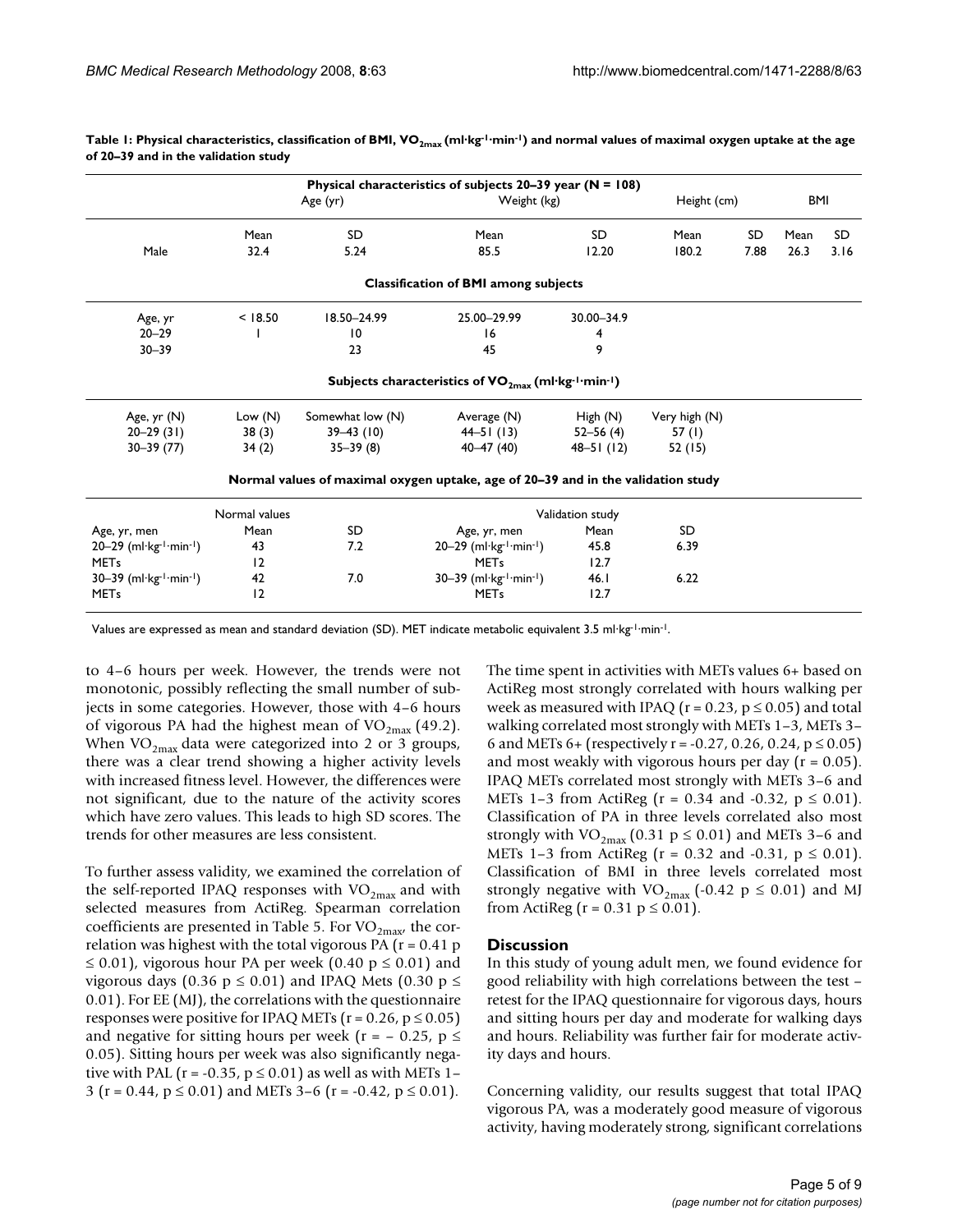| <b>Measures</b>                                    | N   | Mean    | SD      |
|----------------------------------------------------|-----|---------|---------|
| Vigorous activity days/week                        | 107 | 1.78    | 1.80    |
| Vigorous activity hours/day                        | 104 | 1.29    | 1.86    |
| Moderate activity days/week                        | 106 | 2.18    | 2.04    |
| Moderate activity hours/day                        | 93  | 1.27    | 1.67    |
| Walking 10 min. days/week                          | 105 | 3.55    | 2.71    |
| Walking hours/day                                  | 95  | 1.11    | 2.22    |
| Sitting hours/day                                  | 92  | 5.91    | 3.5     |
| Total IPAQ METs min/week                           | 84  | 4157.07 | 6095.86 |
| 3 PA categories                                    | 84  | 2.12    | 0.75    |
| <b>BMI</b>                                         | 108 | 26.3    | 3.16    |
| <b>BMI 3 categories</b>                            | 108 | 1.81    | 0.63    |
| $VO2max$ (mL·kg <sup>-1</sup> ·min <sup>-1</sup> ) | 108 | 45.99   | 6.24    |
| ActiReg                                            |     |         |         |
| EE $(M 1)$                                         | 93  | 12.71   | 1.82    |
| PAL <sup>2</sup>                                   | 93  | 1.68    | 0.2     |
| MET <sub>s</sub> $I - 33$                          | 93  | 20.97   | 1.34    |
| METs3–63)                                          | 93  | 2.69    | 1.26    |
| MET <sub>s</sub> $6+3$                             | 93  | 0.27    | 0.26    |

**Table 2: Means and standard deviations for responses to physical activity questionnaire (IPAQ short version, last 7 days) and criterion measures**

Table 4: Distribution of criterion measures based on VO<sub>2max</sub> and **ActiReg by IPAQ (short version, last 7 days) questionnaire responses**

Mean (SD) for Each Factor

| VO <sub>2max</sub>                                  | MET <sub>s</sub> $I-32$ ) | MET <sub>s</sub> $3-6^{2}$ | MET <sub>s</sub> $6+2$ |  |  |  |  |
|-----------------------------------------------------|---------------------------|----------------------------|------------------------|--|--|--|--|
| Vigorous activity hours/week <sup>1)</sup>          |                           |                            |                        |  |  |  |  |
| 43.2 (4.5)                                          | 20.96 (1.50)              | 2.67(1.41)                 | 0.24(0.28)             |  |  |  |  |
| 49.2(6.1)                                           | 20.92 (1.23)              | 2.65(1.09)                 | 0.35(0.27)             |  |  |  |  |
| 49.2 (5.5)                                          | 21.21(1.00)               | 2.51(1.05)                 | 0.27(0.19)             |  |  |  |  |
| 48.4 (6.9)                                          | 20.73 (1.33)              | 3.02(1.27)                 | 0.26(0.29)             |  |  |  |  |
| Moderate activity hours/week <sup>1)</sup>          |                           |                            |                        |  |  |  |  |
| 44.7 (5.9)                                          | 21.08 (1.52)              | 2.57(1.46)                 | 0.26(0.29)             |  |  |  |  |
| 48.3 (5.6)                                          | 21.25 (1.00)              | 2.40 (0.88)                | 0.27(0.21)             |  |  |  |  |
| 47.7(6.7)                                           | 21.09(1.45)               | 2.69(1.43)                 | 0.21(0.11)             |  |  |  |  |
| 45.5(5.8)                                           | 20.28 (1.07)              | 3.43(0.98)                 | 0.29(0.26)             |  |  |  |  |
| Walking days least 10 min. hours/week <sup>1)</sup> |                           |                            |                        |  |  |  |  |
| 45.2(6.4)                                           | 21.29 (1.32)              | 2.40(1.22)                 | 0.21(0.18)             |  |  |  |  |
| 45.2 (7.0)                                          | 21.25 (1.23)              | 2.50(1.20)                 | 0.25(0.19)             |  |  |  |  |
| 48.4 (6.9)                                          | 20.59 (1.31)              | 2.87(1.14)                 | 0.55(0.38)             |  |  |  |  |
| 47.6 (5.4)                                          | 20.25 (1.31)              | 3.48 (1.39)                | 0.28(0.17)             |  |  |  |  |
| Sitting hours/week <sup>1)</sup>                    |                           |                            |                        |  |  |  |  |
| 45.7 (5.8)                                          | 20.38 (1.31)              | 3.22(1.27)                 | 0.23(0.22)             |  |  |  |  |
| 46.1(6.3)                                           | 20.80 (1.38)              | 2.88 (1.32)                | 0.27(0.23)             |  |  |  |  |
| 47.2 (5.8)                                          | 21.59(1.10)               | 2.07(0.96)                 | 0.27(0.24)             |  |  |  |  |
| 43.6 (8.0)                                          | 22.44 (0.46)              | 1.36(0.22)                 | 0.20(0.27)             |  |  |  |  |
|                                                     |                           |                            |                        |  |  |  |  |

1) average EE (MJ) per day

 $2)$  PAL = average physical activity level in 7 days

 $3)$  METs = average hours per day

3 PA categories = Classification of physical activity in three levels; "low", "moderate" and "high"

BMI (Body Mass Index) 3 categories = Classification of BMI in three levels ; "normal" (< 25 kg/m2), "overweight" (25–29.99) and "obese" (≥30 kg/m2)

**Table 3: Test re-test reliability based on intraclass correlation coefficients (ICC) for the IPAQ (short version, last 7 days) questions (N = 108)**

| Ouestionnaire                     | $N = 108$ |               |  |
|-----------------------------------|-----------|---------------|--|
|                                   | ICC       | 95% CI        |  |
| <b>IPAO</b>                       |           |               |  |
| Vigorous activity (days per week) | 0.61      | $0.48 - 0.72$ |  |
| Vigorous activity (hours per day) | 0.62      | $0.47 - 0.73$ |  |
| Moderate activity (days per week) | 0.34      | $0.16 - 0.51$ |  |
| Moderate activity (hours per day) | 0.3       | $0.09 - 0.49$ |  |
| Walking (days per week)           | 0.56      | $0.41 - 0.68$ |  |
| Walking (hours per day)           | 0.42      | $0.23 - 0.59$ |  |
| Sitting (hours per day)           | 0.8       | $0.70 - 0.87$ |  |

ICC = Single measure intraclass correlation coefficient

1) see <http://www.ipaq.ki.se>for full text

2) METs = average hours per day.

with VO<sub>2max</sub>, but correlated weakly with METs values of 6 or more measured with ActiReg. Only the IPAQ for walking had a fair correlation with METs 6+. The IPAQ sitting hours per week was moderately correlated with METs values of 1–3 and negatively correlated with METs values of 3–6.

#### *Reliability*

Our study provides useful information about the reproducibility of the IPAQ short version. The reliability ranged from good for sitting and vigorous PA, and moderate for walking, to fair for moderate activity. Brown et al. [21] assessed test-retest reliability of four PA measures used in population studies and one of them was the short IPAQ. They pointed out that the ICC was lowest for the moderate questions (0.16 to 0.44). In our study we also have the lowest ICC for the moderate questions (0.16–0.51 and 0.09–0.49). Since the development of the IPAQ, the EUPASS and the WHO have used it for monitoring and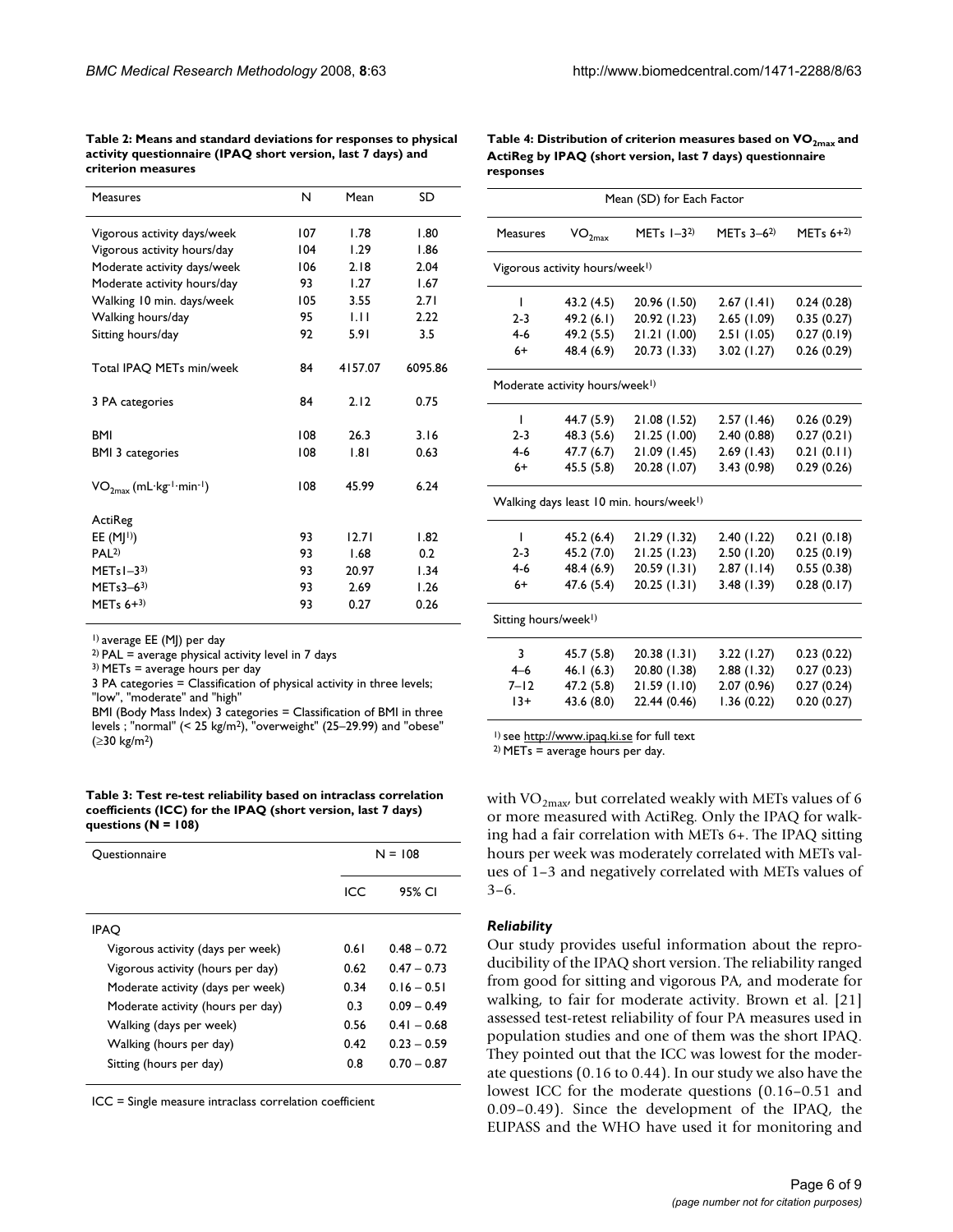| Variables                        |                 |              |                  |               |             |            |  |
|----------------------------------|-----------------|--------------|------------------|---------------|-------------|------------|--|
| Measures                         | $\rm VO_{2max}$ | $EE(MJ)^{+}$ | PAL <sup>2</sup> | $METs3$ $I-3$ | $METs3$ 3-6 | $METs3)6+$ |  |
| IPAQ short version (last 7 days) |                 |              |                  |               |             |            |  |
| Vigorous days/week               | $0.36**$        | 0.07         | 0.08             | 0.01          | 0.03        | 0.09       |  |
| Vigorous hours/day               | $0.40**$        | 0.05         | 0.09             | $-0.04$       | 0.09        | 0.05       |  |
| Total IPAQ vigorous              | $0.41***$       | 0.05         | 0.08             | $-0.02$       | 0.08        | 0.07       |  |
| Moderate days/week               | 0.15            | 0.21         | 0.17             | $-0.13$       | 0.16        | 0.14       |  |
| Moderate hours/day               | 0.18            | 0.17         | 0.11             | $-0.05$       | 0.12        | 0.07       |  |
| Total IPAQ moderate              | 0.19            | 0.16         | 0.14             | $-0.1$        | 0.17        | 0.1        |  |
| Walking days/week                | 0.18            | 0.05         | 0.08             | $-0.07$       | 0.07        | 0.19       |  |
| Walking hours/day                | 0.14            | 0.17         | 0.2              | $-0.17$       | 0.17        | $0.23*$    |  |
| Total IPAQ walking               | 0.14            | 0.16         | $0.23*$          | $-0.27*$      | $0.26*$     | $0.24*$    |  |
| Total IPAQ sitting               | 0.07            | $-0.25*$     | $-0.35**$        | $0.44***$     | $-0.42**$   | 0.31       |  |
| IPAQ Mets min/week               | $0.30**$        | $0.26*$      | $0.29*$          | $-0.32**$     | $0.34**$    | 0.15       |  |
| 3 PA categories                  | $0.31**$        | 0.19         | $0.24*$          | $-0.31**$     | $0.32**$    | 0.16       |  |
| <b>BMI 3 categories</b>          | $-0.42**$       | $0.31**$     | 0.45             | $-0.09$       | 0.08        | $-0.08$    |  |

Table 5: Spearman correlation coefficients for IPAQ (short version, last 7 days) with the VO<sub>2max</sub> and ActiReg to assess criterion **validity**

 $* p < .05, ** p < .01.$ 

1) average EE (MJ) per day

 $2)$  PAL = average physical activity level in 7 days

 $3$ ) METs = average hours per day.

see<http://www.ipaq.ki.se> for full text

3 PA categories = classification of physical activity in three levels; "low" "moderate" and "high"

BMI 3 categories = Classification of BMI in three levels; "normal" (< 25 kg/m<sup>2</sup>), "overweight" (25–29.99) and "obese" (≥30 kg/m<sup>2</sup>)

surveillance. However, some have raised concern that use of the IPAQ may be associated with over-reporting of PA. In one study, 75% of subjects reported less PA with the modified procedure than with the short IPAQ telephone survey [3]. Twenty three of the 50 individuals were found to have reported some amounts of PA with IPAQ (either walking, or vigorous or moderate PA) when they should have reported none. The authors discuss how the IPAQ protocol asks respondents to report average time per day in each intensity category. In this way if PA is reported for more than a day, the respondents may report an average time per day and could over-report the mean time per day, by reporting the day they were most active. Another study gives some indirect support to overestimation of habitual PA in obese [22]. In the EUPASS study [5] the test-retest reliability scores of the IPAQ (short version, last 7 days telephone interview, S7T), were rather low. They concluded that more research was needed to further investigate and improve the quality of IPAQ.

Our results for re-test reliability of the IPAQ short version were good for vigorous and fair for moderate activities. The reliability of the IPAQ S7T from eight participating EU countries in general ranged from 0.3 and 0.5, which appears to be rather low for reliability. In the Chinese version of IPAQ, the test-retest reliability was completed twice with a three-day interval among college students and validity by Caltrac accelerometer [6]. The short IPAQ had ICC above 0.7 for PA. They concluded that both the long and short version had acceptable reliability and validity, compared to other PA instruments. However, the short version, underestimated the EE of total and moderate PA.

The IPAQ was developed to overcome differences in PA measurement. However, the IPAQ is itself a new instrument, making it difficult to compare it with other, older questionnaires. Many other measurement studies focus mainly on leisure time PA (LTPA). The study of Rütten et al. [4] highlights some of the methodological innovations of the IPAQ instrument. One is that many measurements methods focus mainly on LTPA, while the IPAQ integrates several domains and not only PA at work. This methodological shift may explain some of the differences i.e. in overall scores for PA.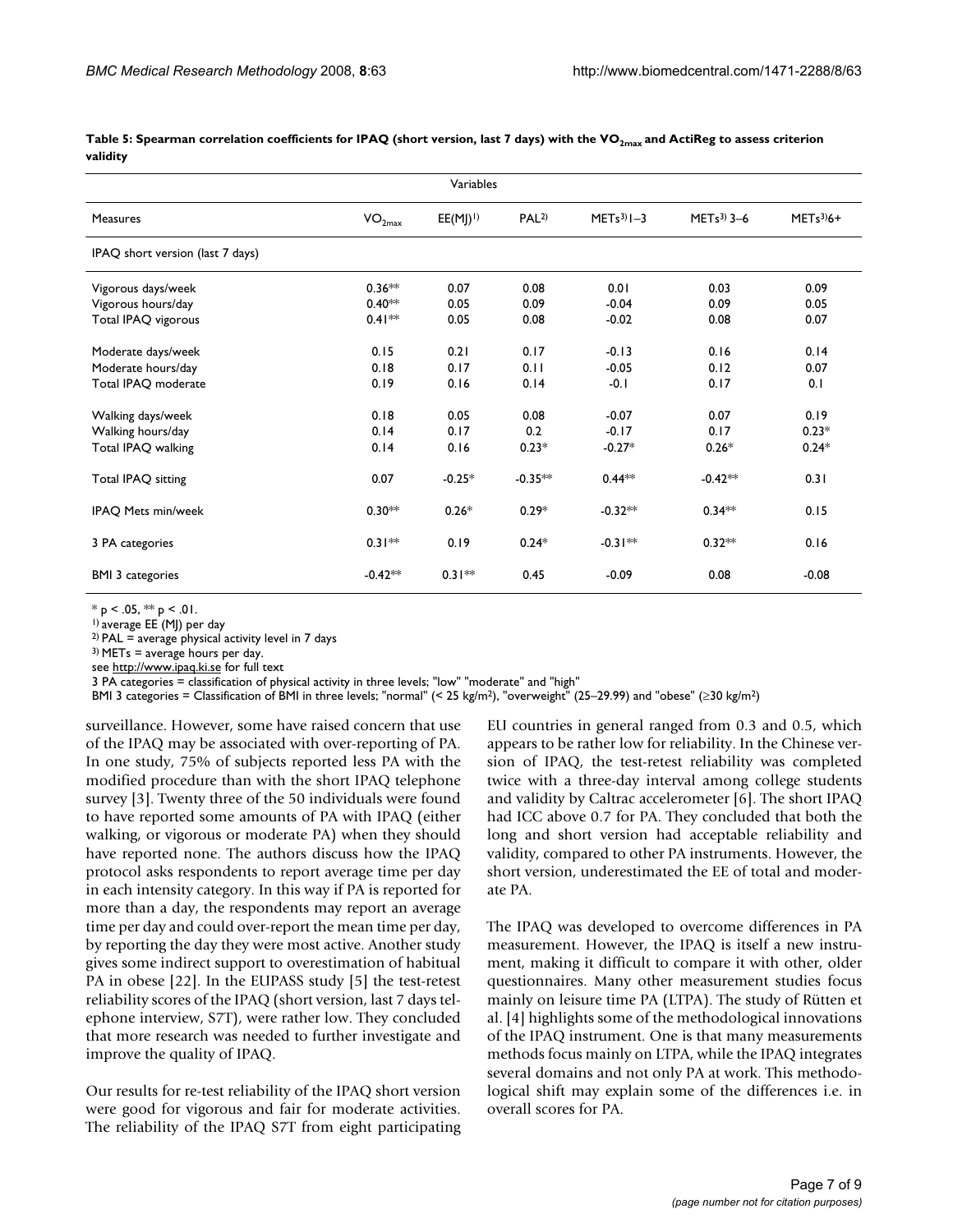#### *Validity*

#### *IPAQ and VO<sub>2max</sub>*

Assessment of criterion validity depends on the validation criteria. In our study  $VO<sub>2max</sub>$  was chosen as the primary criterion. The results in this study are similar to those often obtained in the general population with correlation coefficients between PA and fitness typically 0.3–0.5 [23]. In a study that evaluated 10 commonly used PA questionnaires [24], the correlation of  $VO_{2max}$  was stronger with reported heavy activity than for light activity. Fogelholm et al. [9] validated IPAQ against fitness in men aged 21– 43 years. They found that a weekly frequency of vigorous PA showed positive association with fitness. Fogelholm found mostly similar characteristics of young men (aged 21–43) in their study as in ours (aged 20–39, Table 1). In our study total vigorous PA, hours per week and days were most strongly correlated (respectively 0.41, 0.40 and 0.36, r=  $p \le 0.01$ ) with VO<sub>2max</sub>.

#### *IPAQ and ActiReg*

To evaluate validity further we also used several directly measured aspects of PA measures assessed with ActiReg, including EE, PAL and METs 1–3. METs 3–6 and METs 6+. METs values of 6 or more measured with ActiReg correlated not, except for total IPAQ walking and walking hours per week, which correlated fair with METs 6+. Sitting hours per week correlated moderately with METs values of 1–3 (0.44) and negatively correlated with METs values of 3–6 (-0.42). Ekelund et al. [10] indicated moderate criterion validity of the IPAQ instrument and the MTI Actigraph (Manufacturing Technology Inc., formerly known as The Computer Science and Application, (CSA)) with correlation ranging from 0.16–0.35. Craig et al. obtained the same correlation in their study [1]. In the Chinese version of IPAQ [8] using an MTI accelerometer there was weak agreement between IPAQ and the total MTI – derived activity and sub-components. In our study there is an average underestimation of IPAQ (total moderate, vigorous and walking) with -433 min/week, limits of agreement 1605 to – 2471 min/week compared to ActiReg calculated in a Bland Altman plot (plot not shown). We think that the main reason for the underestimation by IPAQ is due to the fact that the questionnaire only asks for time periods with duration of 10 min and more, while ActiReg register each minute of the day with sufficient PA. The Chinese short version of IPAQ [6] also underestimated EE of total and moderate PA. Also Hallal & Victora [7] reported possible underestimation of PA levels.

#### *IPAQ and total time of PA expenditure*

The IPAQ especially focuses on investigation of total time of PA energy expenditure (MET min -1) as these PA indicators are associated with reduced cardiovascular diseases and mortality and therefore have been applied in public

health recommendations [25]. Rütten et al. [4] compared IPAQ results with other European studies and PA in the IPAQ-S7T and Germany had the highest median of vigorous PA, 26 min -1. In our study we had a mean of 16.11 average minutes per day or 0.27 hours per day assessed with ActiReg and METs 6+. In the study of Ekelund et al. [10] total self-reported PA (MET-min day -1) was significantly correlated with average intensity of activity (counts min  $^{-1}$ ) from accelerometry ( $r = 0.34$ ,  $p < 0.001$ ). Further in our study IPAQ METs correlated most strongly with METs 3–6 and METs 1–3 measured with ActiReg (r = 0.34 and -.032,  $p \le 0.01$ ) and VO<sub>2max</sub> (r = 0.30,  $p \le 0.01$ ) and more weakly with total EE (MJ) and PAL  $(r = 0.26$  and 0.29,  $p \le 0.05$ ).

In our study the correlation between vigorous activity and  $VO_{2max}$  are quite good, but vigorous activity do not correlate wit ActiReg 6+. This stronger association with the measures of vigorous activity is consistent with the pattern found in comparisons using  $VO<sub>2max</sub>$ . The fair correlations with weekly hours of time spent at > 6 METs measured with ActiReg and the weaker association with other measures as with EE and PAL is not surprising. PAL is primarily determined by time spent in activities with low and moderate intensities, and that high intensity activity has little impact on daily EE [26]. Probably this also is the answer to why our result of walking correlates much better with ActiReg than ActiReg and METs 6+. Our results suggest that IPAQ S7S was a better measure of intense PA, rather than EE. The study of criterion validity of IPAQ short version in Swedish adults [10] showed that self-reported time in PA was significantly different from time measured by accelerometry.

Strengths of our study are use of two objective validation measures, such as use of treadmill derived maximal oxygen uptake values and ActiReg measuring PA and EE during waking hours across a 7-day observation interval for validation, and a one-week test-retest repeatability design. Study strengths are also the random selection of study participants from a larger existing study population. Previous studies usually evaluating the validity of PA questionnaire often include selected samples of volunteers, also IPAQ itself [1]. The limitation is however, due to economic resources at that time, a study of only men and the low response-rate may affect the results because the likelihood of bias. The age ranges is also narrow, which limits the application of results to older men.

# **Conclusion**

In conclusion, our results indicate that the IPAQ short version for men has acceptable test-retest reliability and criterion validity for vigorous activity and sitting. Walking has moderate reliability. Only the IPAQ for walking had a fair correlation with METs 6+. The IPAQ sitting hours per